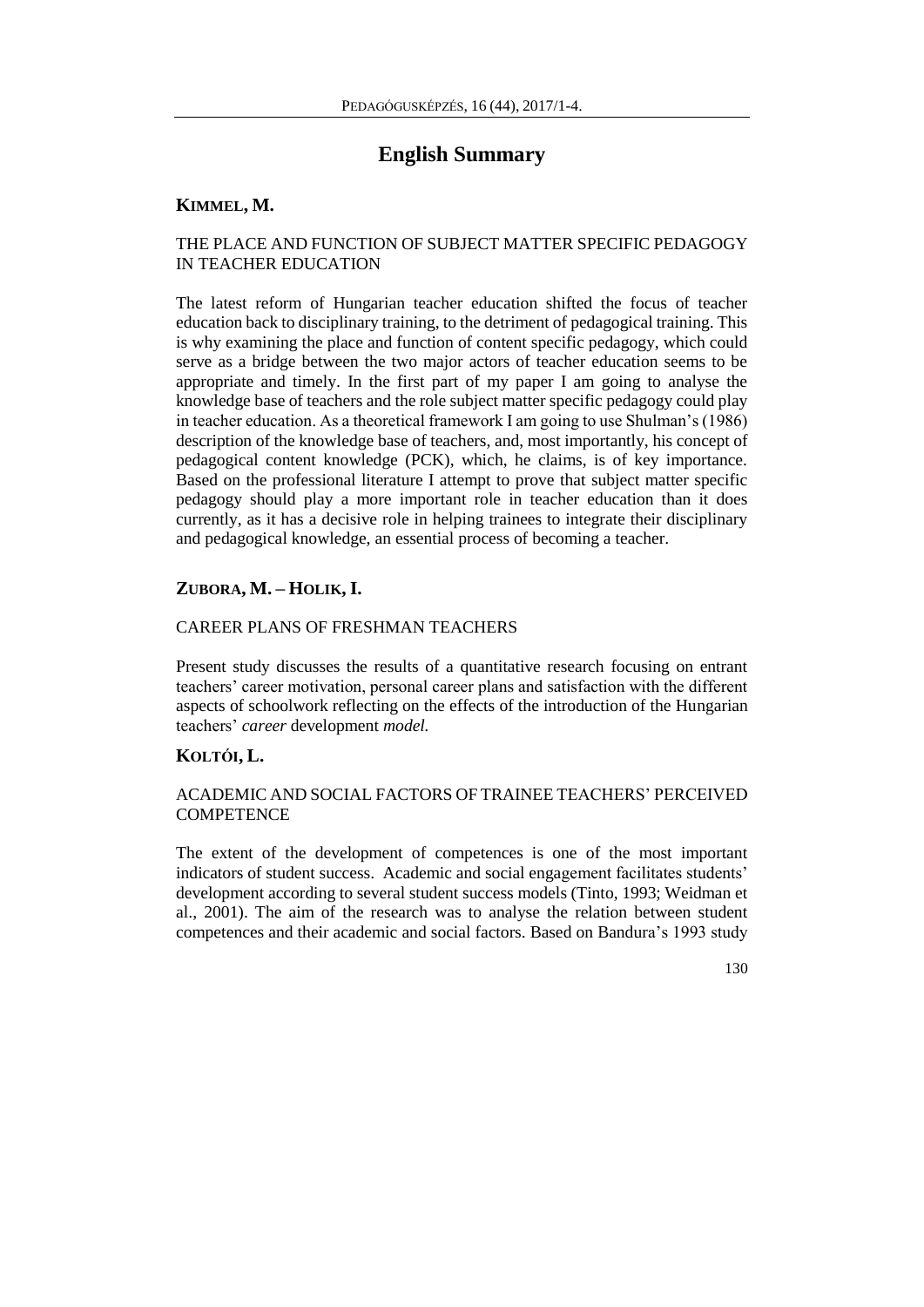and Ryan and Deci's (2000) Self-Determination Theory the construct of perceived competence was used in the research. The sample consisted of the trainee teachers of Kecskemét College ( $n = 199$ ). According to the results, academic factors have bigger effect on the perception of generic and educational competences than social factors. The path analysis shows that the academic and social factors have their effects on educational competences through generic competences.

## **KAKNINCS-KISS, B. – ÜTŐNÉ VISI, J.**

EMPIRICAL INVESTIGATION OF TEACHERS' OPINION ON IMPORTANCE OF KNOWLEDGE ABOUT THE SCIENCE, THE SCHOOL SUBJECT AND THE EDUCATION METHODOLOGY AS COMPONENTS OF PEDAGOGICAL **COMPETENCY** 

The pedagogical competencies, that became widely familiar in connection with the restructuring of teacher education modifying its content and approach, are preconditions of entering and further promotion in the teachers' carrier. Knowledge about the science, the school subject and the education methodology belong to these competencies. Our study presents results of interviews, performed in the framework of TÁMOP 4.1.2.B.2-13/1 project, searching the answers to the following questions: What is the teachers' opinion about these competencies? How do they evaluate the level of their own competencies? What are they doing to improve them? It can be established from the answers that these competencies are considered as unequivocally important. The responders are generally satisfied with their own competencies, but they feel the necessity of further improvement. The reason is the changing social environment, preparedness, habits and socialisation of the pupils reaching the school age, as well, as the increasing differences of these circumstances.

#### **ZAGYVÁNÉ SZŰCS, I.**

#### COMMITMENT AND RESPONSIBILITY-TAKING FOR PROFESSIONAL IMPROVEMENT (8TH PEDAGOGICAL COMPETENCE)

The starting point of our research is the Teacher Professional Competences which play a very important role in the process of becoming a teacher and in the professional development. The study focuses on 8th Competence "Commitment to the Professional Development". Our research is addressed to explore the deeper context of 8th Competence and to make conclusions on teachers' further education.